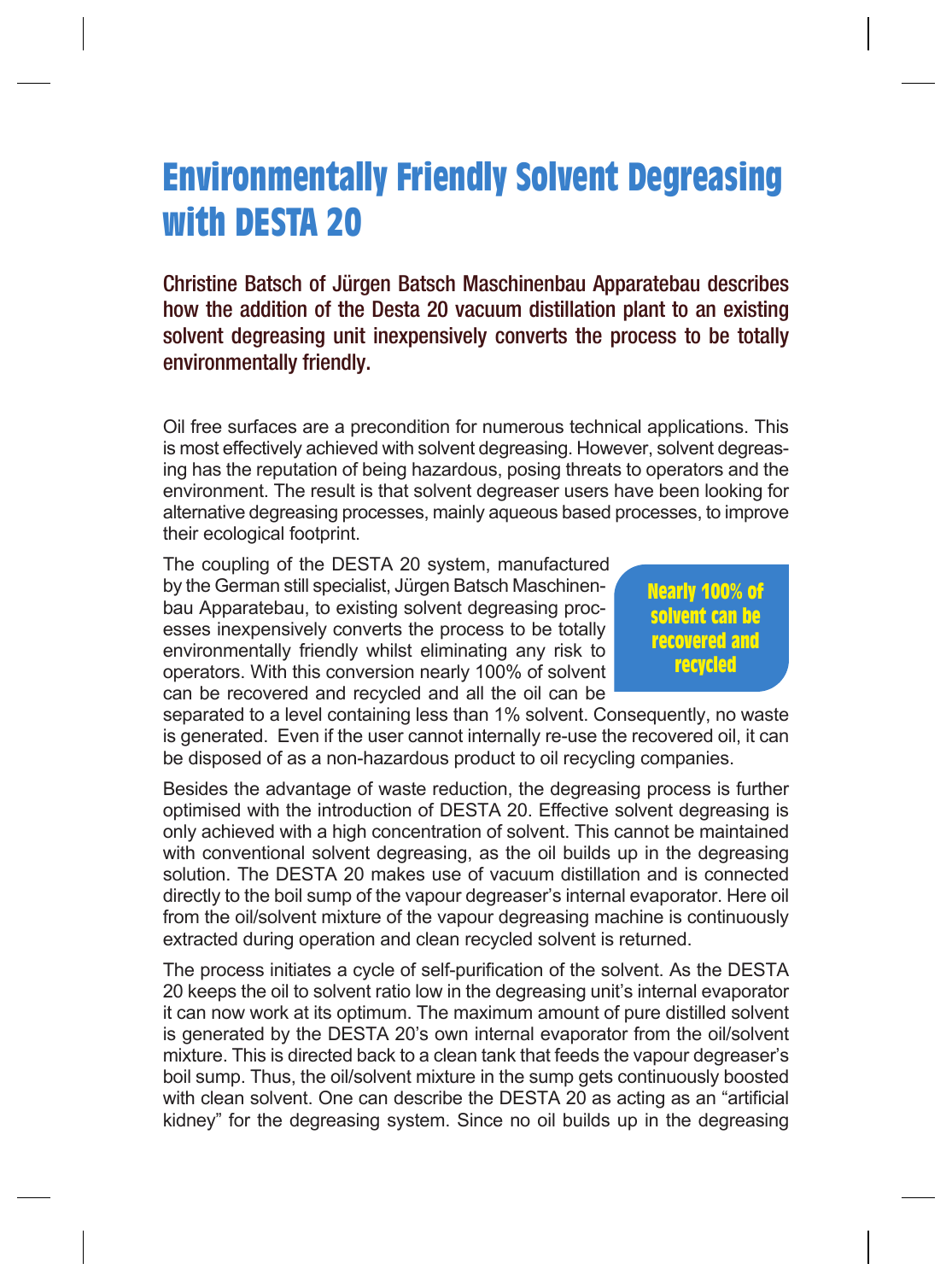unit's evaporator, solvent no longer needs to be replenished and the evaporator never needs to be cleaned.

The purity of the solvent degreaser in the boil sump influences several steps of the degreasing process. In conventional systems the oil to solvent ratio builds up progressively during the degreasing process.

**In conventional systems the oil to solvent ratio builds up**

This causes the boiling temperature of the oil/solvent mixture to increase, demanding more energy to maintain the necessary level of solvent vapour production.

In many cases, the application of extensive heat initiates a chain-reaction of acidification of the oil and solvent, which can only be arrested by adding expensive stabilizers. The introduction of the DESTA 20 to the system keeps the oil to solvent ratio low, thus keeping the heat demand low and consequently preventing acidification and eliminating the need for stabilizers.

The DESTA 20 processes the solution under vacuum which requires relatively low temperatures to achieve the best distillation results. The distiller is so designed that the solvent evaporates from thin films of the solution, leaving the oil behind. Consequently, even with increasing oil to solvent ratios, the same low heating temperature can be maintained during the entire recycling process.

The DESTA 20 extracts a maximum of 6 litres oil/solvent solution from the degreasing system during one cycle of it's operation. As soon as the oil/solvent mixture enters the DESTA 20 unit, clean solvent evaporates and the oil remains as a liquid. The volume is maintained and is replenished with oil/solvent as the evaporation reduces the volume. When the demand for additional oil/solvent

**Up to 96 litres of oil per day may be removed from the system**

falls below a certain level a high concentration of oil inside the DESTA 20 distiller is indicated. This initiates the post-processing phase. After this phase the oil gets discharged automatically and the unit switches into the initial process phase where it charges itself automatically with fresh solvent for the next cleaning cycle. Despite the small volume of liquid that is processed, the

DESTA 20 has the capacity of extracting up to 96 litres of oil from the degreasing system per day.

Vapour degreasing relies on solvent vapour condensing on the work piece. The condensed liquid solvent then dissolves the grease so that it can run down with the liquid beads. For the condensation to effectively take place, a temperature difference between the hot vapour and cold parts has to exist. If too much oil is present in the boil sump, the amount of solvent vapour available for degreasing is reduced. Consequently, the parts need to be exposed for longer to the solvent vapours to achieve the same degreasing effect.

As the parts are exposed for longer periods to the limited solvent vapours the condensation is less rapid and the parts gradually become warmer and warmer.